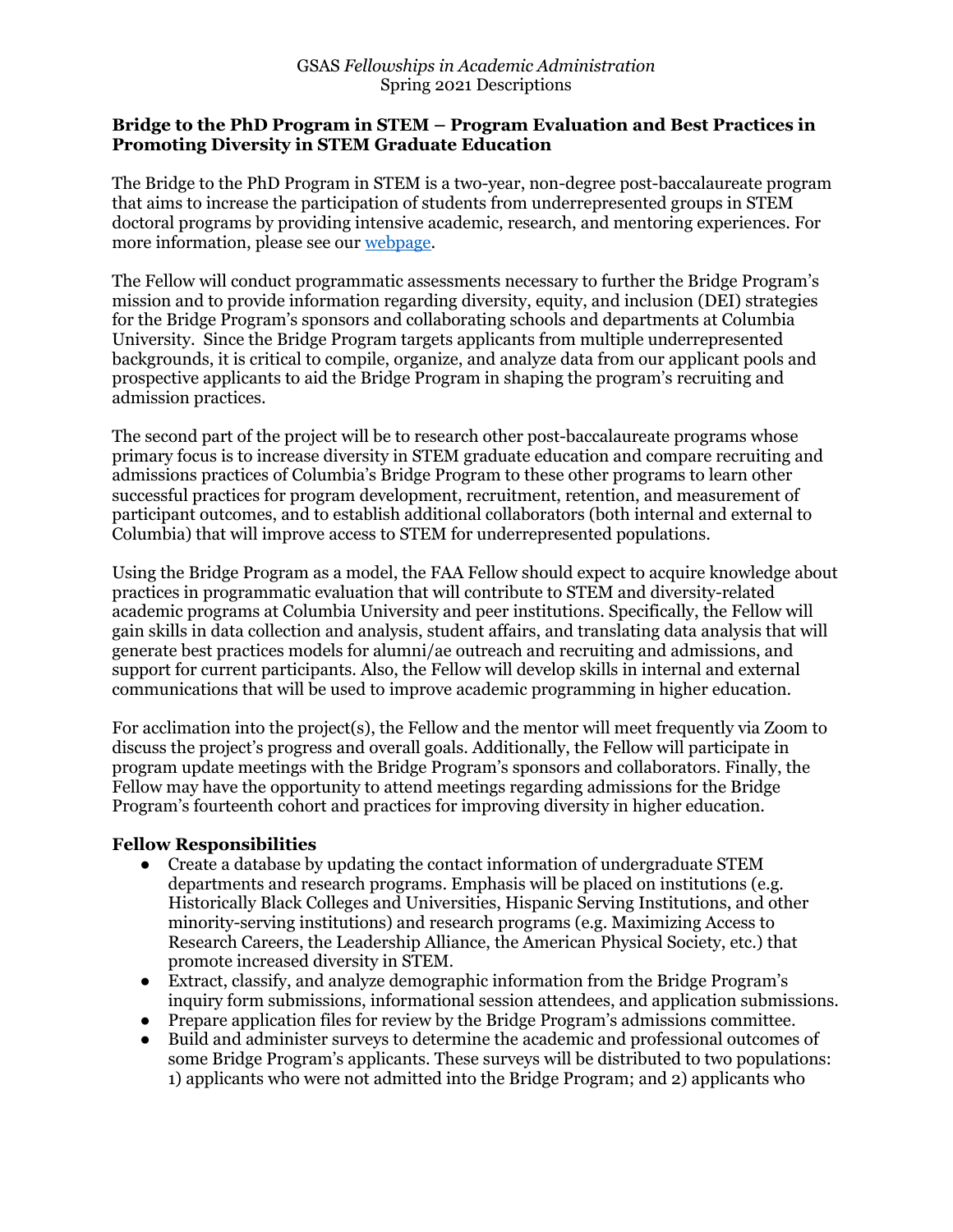were admitted into the Bridge program, but decided to accept other post-baccalaureate, graduate, or professional opportunities.

- Generate a list of funded, research-based post-baccalaureate programs in the disciplines of astronomy, the biological sciences, chemistry, earth and environmental sciences, economics, engineering, physics, psychology, and statistics.
- Contact the directors (or coordinators) of other STEM post-baccalaureate programs and assemble information regarding program design, recruiting, admissions, advising, and participant outcomes.
- Compile and review articles and other publications that discuss the need for and outcomes of STEM post-baccalaureate programs and focus on recruiting and admissions practices (at the post-baccalaureate and graduate level) with a special focus on diversity in STEM.

# **Desired Qualifications**

Required:

- Knowledge of issues related to diversity, equity, and inclusion (DEI) in higher education;
- Knowledge of basic computer (e.g. Microsoft Office) and web applications;
- Data management experience;
- Excellent written and verbal communication and analytical skills; and
- Effective time and project management.

#### Preferred:

- A STEM academic background;
- Experience with qualitative and quantitative research methods for survey design and data collection; and
- Experience with statistical data analysis software (e.g. SPSS, Graphpad, Stata) or advanced Excel skills.

## **Expected Fellow Time Commitment**

8-10 hours/week

## **Fellowship Mentor**

Kwame Osei-Sarfo, Director, Bridge to the PhD Program in STEM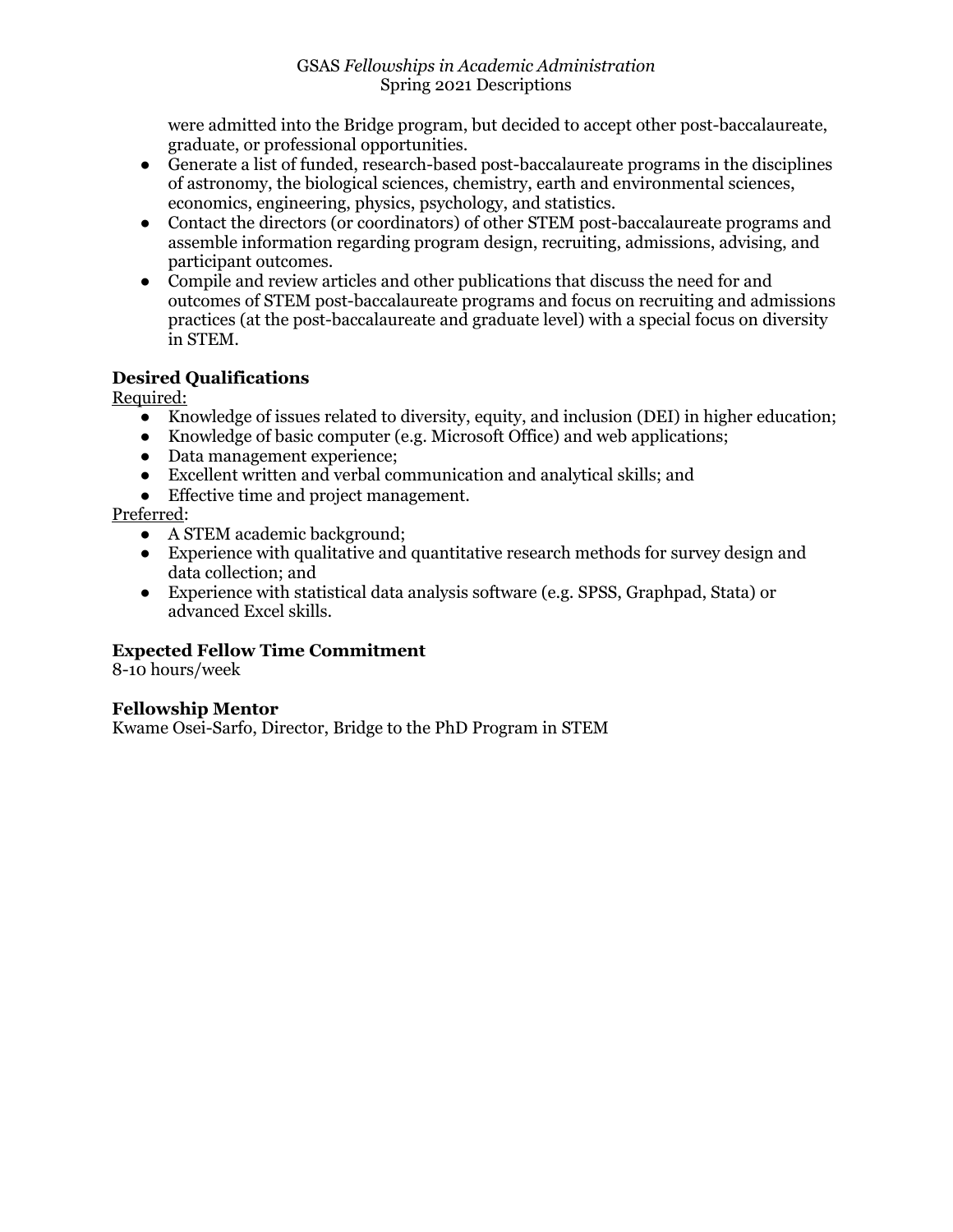## **Center for Teaching and Learning – Teaching Development Program (TDP) Consultant**

The Center for Teaching and Learning (CTL) partners with faculty, students, and colleagues across the University to support excellence and innovation in teaching and learning. The CTL is committed to advancing the culture of teaching and learning for professional development, curricular enhancement, and academic support through its programs, services, and resources.

The CTL supports the professional development of Columbia graduate students across the University with current or future teaching responsibilities. The CTL also offers an array of support to graduate students to help them reflect on, improve, and measure their teaching at Columbia. Graduate students participating in the CTL's programs and services develop a sense of pedagogical agency, interdisciplinary exchange, and peer-driven inquiry that helps prepare them for the future in a variety of academic and professional settings. They also develop instructional practices that are learner-centered and inclusive.

The Graduate Student Programs and Services (GSPS) team at the CTL seeks a graduate student dedicated to improving teaching development to assist with select program development, delivery, and assessment. In Spring 2021, the GSAS Fellow in Academic Administration will work closely with Caitlin DeClercq, an Assistant Director in the CTL, to support and evaluate the Teaching Development Program (TDP) and related resources. See bit.ly/ctl-tdp for information about the TDP.

This program consultant will:

- Track participant registration and activity in the TDP.
- Provide targeted feedback to TDP participants through defined rubrics.
- Work with CTL staff to strategize communication and outreach around and assessment of the TDP.
- Help conceptualize and facilitate TDP information sessions and support.
- Help strategize new cohort activities and resources for TDP participants.
- Present their work to the GSPS team at the end of their FAA tenure as part of a GSPS staff meeting.

By supporting and monitoring the TDP, the GSAS Fellow will:

- Build awareness of a broad range of teaching support and resources connected to the TDP.
- Help develop strategic thinking for engaging various academic disciplines in foundational teaching development.
- Gain experience with program assessment, communications, and design.
- Develop relationships with professional educational developers, administrators, and communications staff at Columbia.

## **Fellow Responsibilities**

The FAA's responsibilities will be more specifically mapped out in partnership with the Fellow, as it is important for us to involve the Fellow in decisions about the emphasis, order, and flow of work in this project. But overall the Fellow should expect to:

- Track participant registration and activity in the TDP into relevant spreadsheets.
- Review and assess documentation posted by participants in the TDP using programspecific rubrics.
- Strategize ways to engage targeted audiences and assess outcomes around program objectives.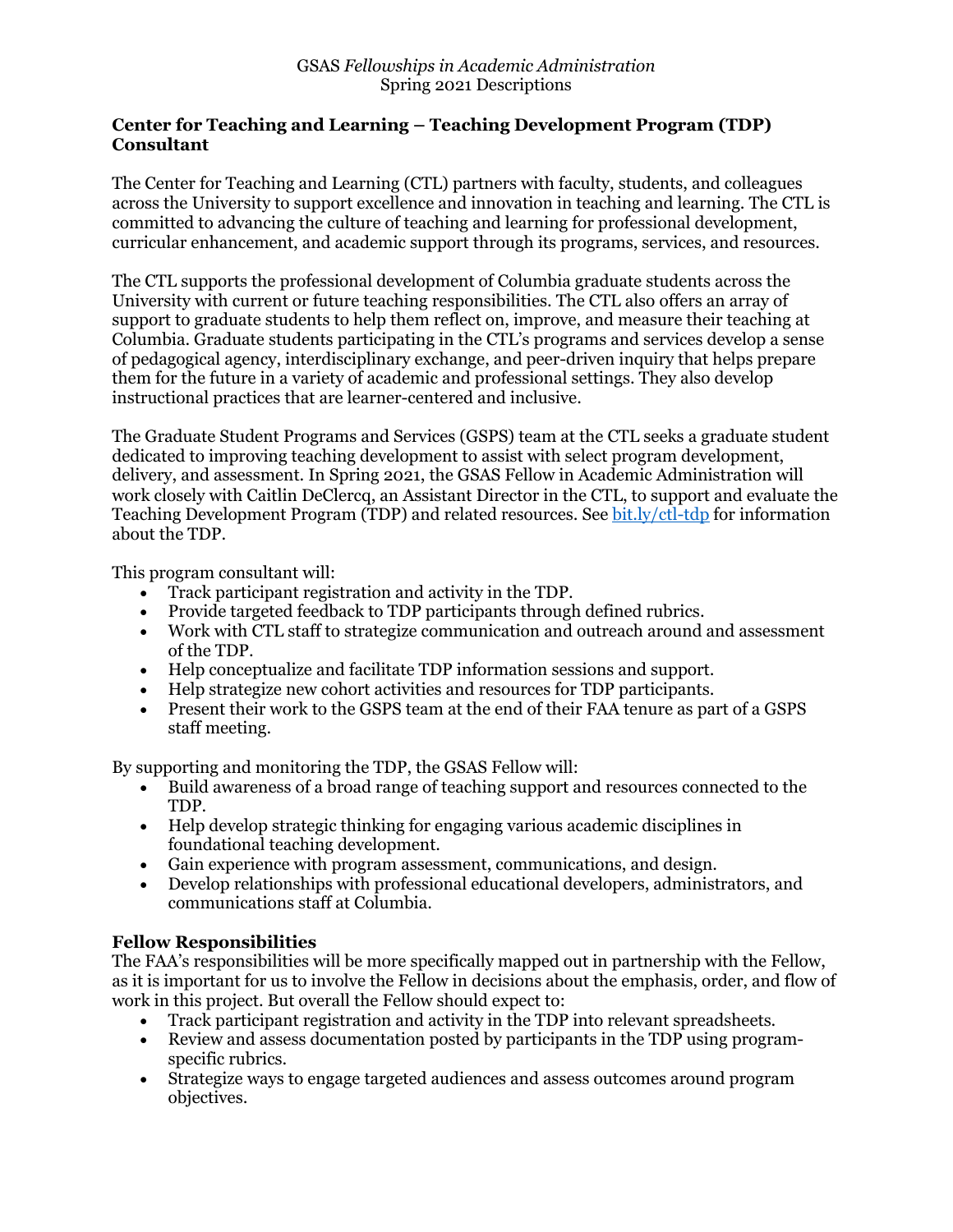- Participate in planning and delivery of TDP support offerings for graduate students.
- Provide creative suggestions for communications and outreach promoting the TDP.

# **Desired Qualifications**

- Familiarity with CTL programs and services for graduate students;
- Demonstrated interest in graduate student teaching development;
- Strong digital organization skills;
- Communication skills; and
- Familiarity with program goals and activities in the Teaching Development Program (bit.ly/ctl-tdp) is strongly encouraged, as is registration in the program itself. (Registration for the TDP is available at any time to current Columbia doctoral students.) Some familiarity with educational literature and the scholarship of teaching and learning is desirable, but not required.

# **Expected Fellow Time Commitment**

8-10 hours/week

## **Fellowship Mentor**

Caitlin DeClercq, Assistant Director, Graduate Student Programs and Services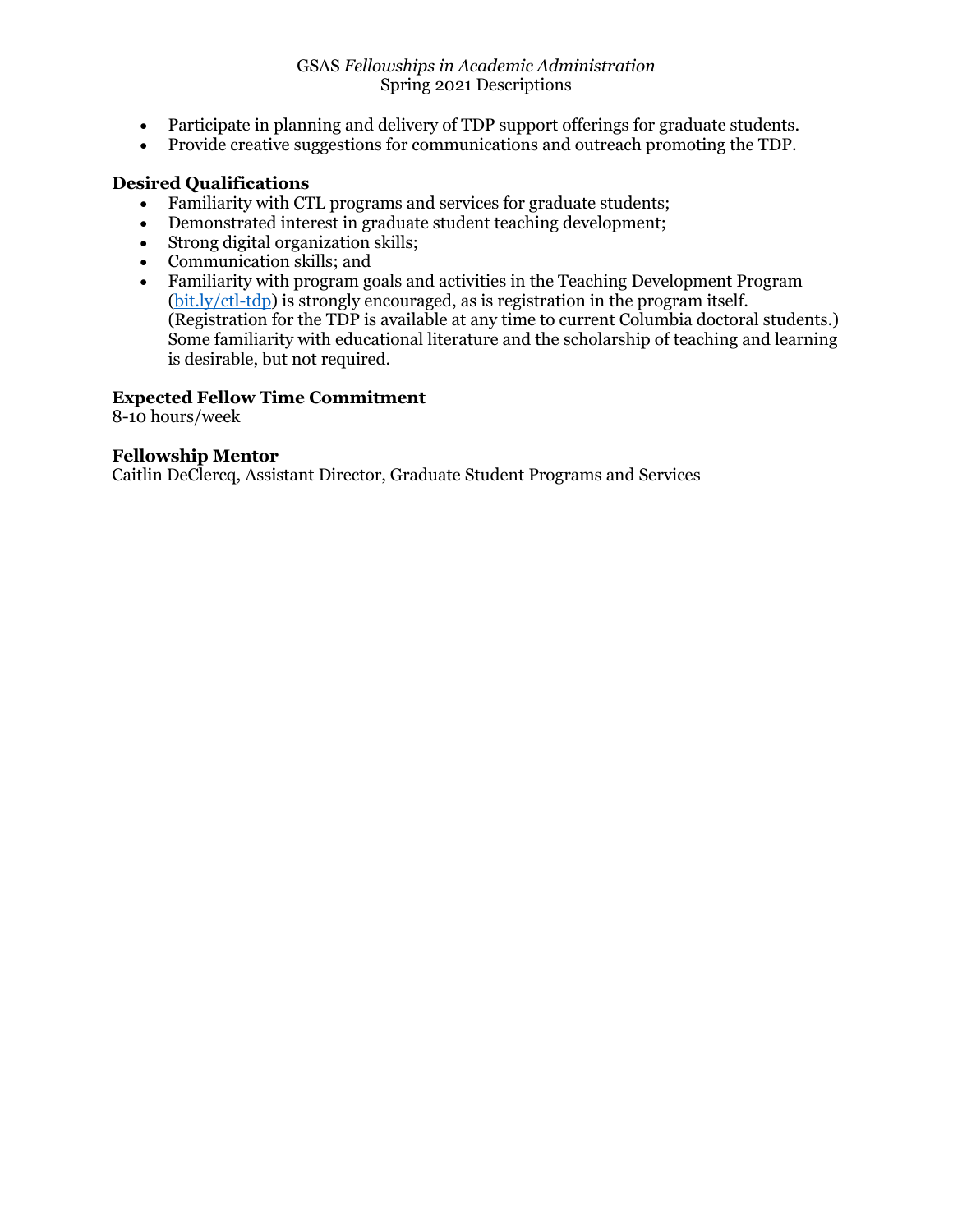#### **Columbia Engineering Graduate Career Placement Center – Program Assessment Fellow**

Columbia Engineering's Graduate Career Placement (GCP) Center is dedicated to helping our students achieve their full potential to become the engineering leaders of today and tomorrow. From recruiting partnerships with global organizations, to on-campus and virtual career placement, to professional development sessions, we educate our talented engineers and scientists and connect them with employers.

Each of our 10 Career Placement Officers (CPOs) works with graduate students in a specific program or programs within the School of Engineering and Applied Science (SEAS) so they can better understand the particular needs of specific student populations. At the school level, GCP operations are coordinated by our Executive Director and Career Placement Manager. GCP also works closely with our Professional Development & Leadership team to enhance student education through a wide variety of development opportunities.

Columbia's graduate engineering students are facing a unique array of challenges while searching for internship placement in the rapidly changing landscape brought on by Covid-19. There seem to be fewer internships available, our international students may struggle to gain employment eligibility, and our staff has had to work diligently to establish new and creative opportunities for students to engage with employers across this new virtual landscape. The Program Assessment Fellow will develop and conduct a needs assessment and program evaluation to help identify and track student needs throughout the term so that our Career Placement Officers can make data-informed decisions when planning placement events. The Fellow would also review feedback from all placement events to measure efficacy of each program and make recommendations to improve future opportunities.

Through their work, the GCP Fellow will gain the following:

- 1. A hands-on experience in program assessment, communications, and design.
- 2. The ability to frame and present data to a variety of audiences and stakeholders.
- 3. Valuable communication experience coordinating projects across various working teams.
- 4. An appreciation for the various moving pieces of the higher education system and its strategic planning, structure, culture, and policies.

## **Fellow Responsibilities**

- Assess the effectiveness of current employer placement events and track student needs throughout the spring term.
- Interpret data collected from event surveys and present findings to GCP staff.
- Make recommendations to improve future programs and better serve the student body.
- Gain familiarity with the GCP program, student needs, and current practices.

## **Desired Qualifications**

- Excellent written and verbal communication skills;
- Detail-oriented;
- Efficiently able to organize work time and manage projects;
- Ability to work independently and collaboratively;
- Background in data collection and analysis; and
- Forward-thinking attitude and sense of humor a must.

# **Expected Fellow Time Commitment**

7-10 hours/week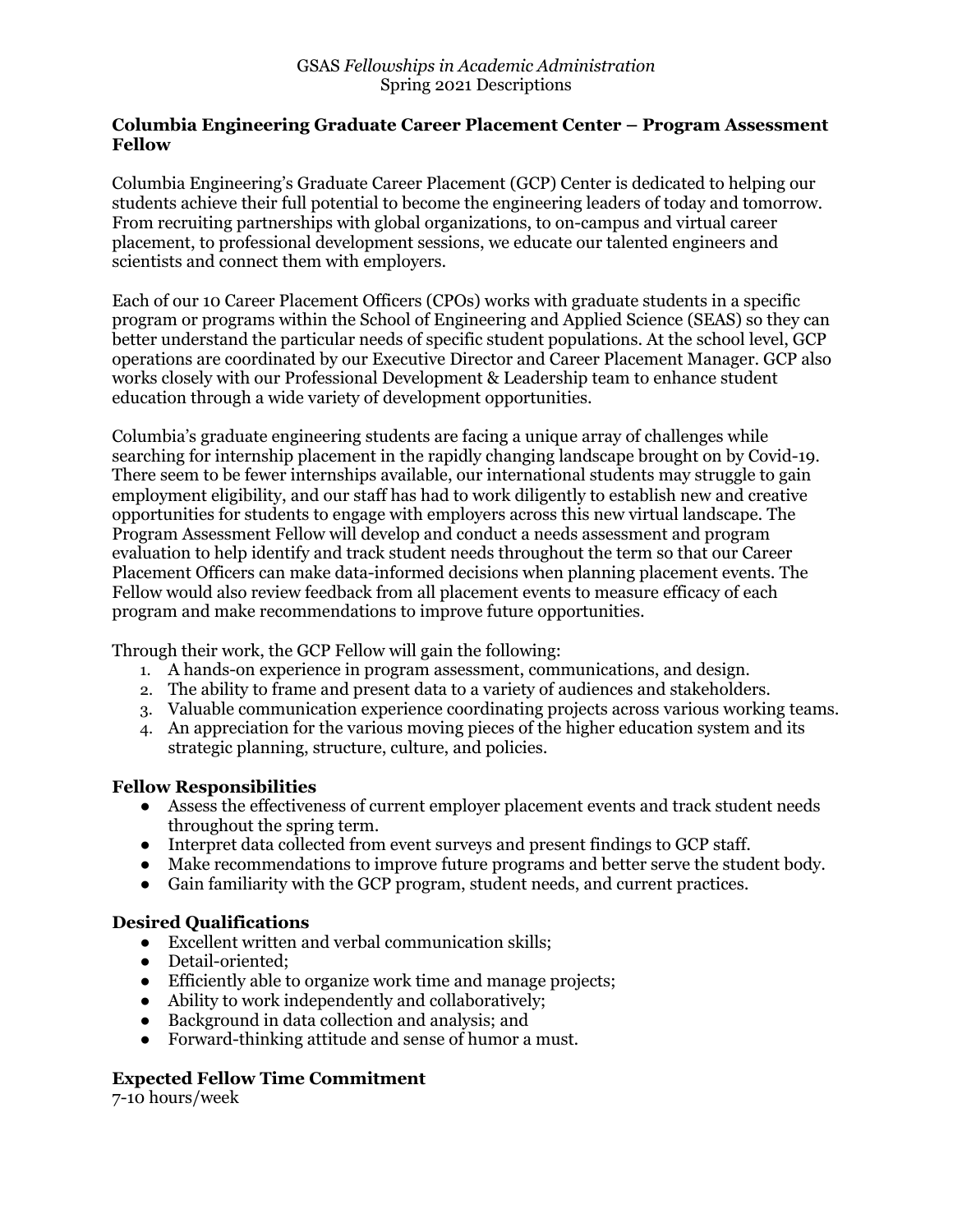#### **Fellowship Mentor**

Ryan Day, Graduate Career Placement Manager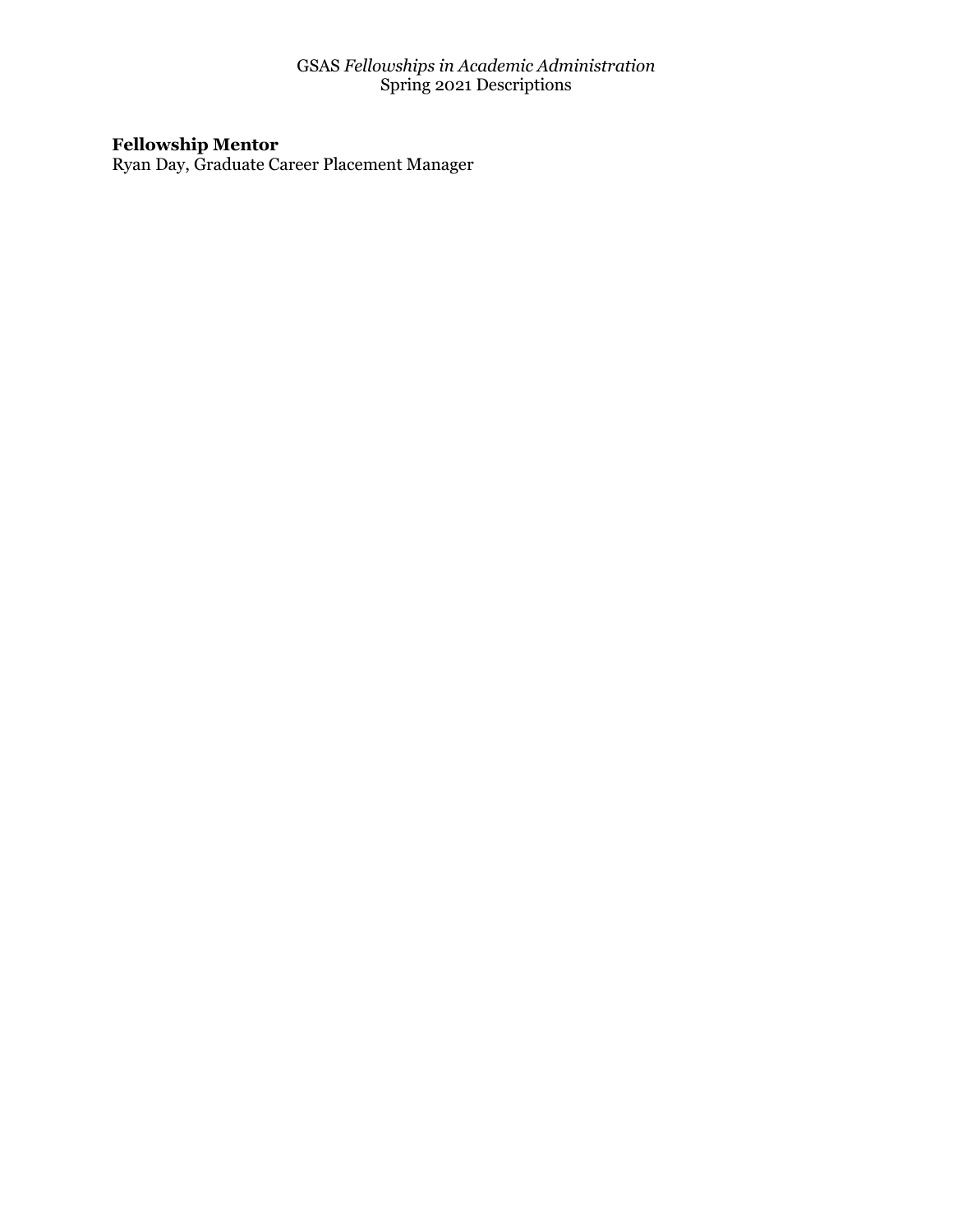## **The Earth Institute/Columbia Climate School – Climate School Educational Programs Implementation Fellow**

The Earth Institute—which blends research in the physical and social sciences, education, and practical solutions to help guide the world onto a path toward sustainability—has a lead role in the new Columbia Climate School design and development process. The mission of the Climate School is to develop innovative education, support groundbreaking research, and foster essential solutions, from the community to the planetary scale. This fellowship offers an opportunity to be part of the launch of a new school focused on addressing the greatest challenge of our time—a rare occasion in the broader context of higher education and also in the history of Columbia.

The Climate School's Educational Design and Technology office supports the design, development, and coordination of educational offerings for the new Columbia Climate School by:

- Managing the design and implementation of online, in-person and hybrid courses for the Climate School using creative, innovative techniques and technologies that are informed by evidence-based research and ongoing assessment.
- Working closely with the Climate School's Director of Academic Administration and faculty to build out a suite of synergistic educational programs and courses for the School, including both degree and non-degree offerings.
- Establishing innovative mechanisms, policies, and practices to support a diverse population of learners across the suite of educational offerings.
- Ensuring course and program content meet both academic and design standards set forth by Columbia.
- Serving as the project coordinator for program and course development, including overseeing the design process and creating necessary infrastructure for program and course development.

The Fellow will assist with the design and development of the Climate School's programs and courses, with a primary focus on resources and services available to faculty and students to support teaching and learning.

These resources and services include, but are not limited to:

- Knowledge Base of process and support documentation
- Troubleshooting and technical assistance
- Educational Design consultations and tutorials

The Spring 2021 fellowship coincides with a key phase in the process of the School's development, during which design work from Fall 2020 will shift toward implementation. In this context, the Fellow will gain unique insight into the inner workings of the University as we engage with various administrative units throughout the University in order to build out the School's organizational infrastructure and related systems architecture.

Over the fellowship term, the Spring 2021 Fellow will also have opportunities to develop foundational competencies and/or build upon their existing knowledge of the learning sciences; educational design and technology; design thinking and innovation; climate change; and higher education administration.

## **Fellow Responsibilities**

Under the guidance of the Associate Director of Educational Design and Technology, the Spring 2021 Fellow will: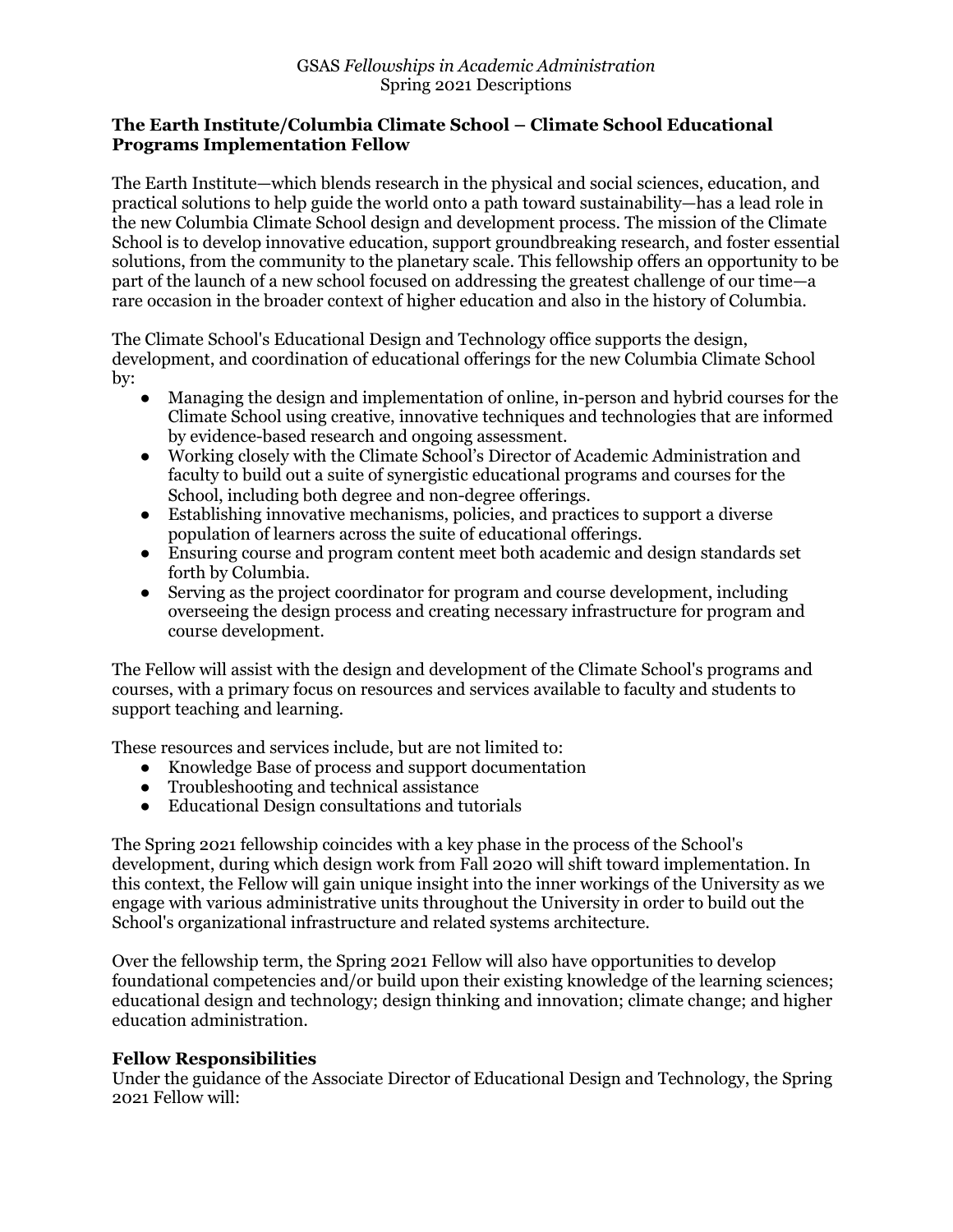- 40% | Assist in the design and development of the Climate School's suite of Educational Design and Technology resources and services. Specific tasks will be assigned based upon the Fellow's experience and goals, and may include documenting educational design processes, drafting Knowledge Base articles, and/or facilitating tutorials.
- 40% | Support the implementation of the Climate School's initial degree and non-degree curricula and course offerings. Specific tasks will be assigned based upon the Fellow's experience and goals, and may include assisting with course development through creating project plans and learner profiles, and/or curating/producing course materials.
- 20% | The Fellow will have the opportunity to allocate time to a project of their choosing. For Spring 2021, this can be an aspect of the ongoing development and implementation of the Climate School's Educational Design and Technology Resources and Services, or a project devised by the Fellow (and approved by the Mentor) that makes a meaningful contribution to the design, development, and coordination of educational offerings for the new Columbia Climate School.

# **Desired Qualifications**

Required:

- Excellent writing and editing skills:
- Excellent communication skills;
- Some experience with educational technology, especially Learning Management Systems as well as communication and productivity software. (Experience with specific software/platforms such as CourseWorks/Canvas is less important than the Fellow's willingness and ability to learn.);
- Ability to work independently on discrete tasks while maintaining alignment with the broader project; and
- Ability to problem solve and engage in rapid iteration.

Preferred:

- Experience with one or more of the following:
	- Canvas (Learning Management System)
	- Miro
	- Airtable
	- Panopto
	- Zoom
- Knowledge of basic multimedia production (e.g., record screencasts, segment video files, etc.).

# **Expected Fellow Time Commitment**

10 hours/week

# **Fellowship Mentor**

Ofelia Mangen, Associate Director, Educational Design and Technology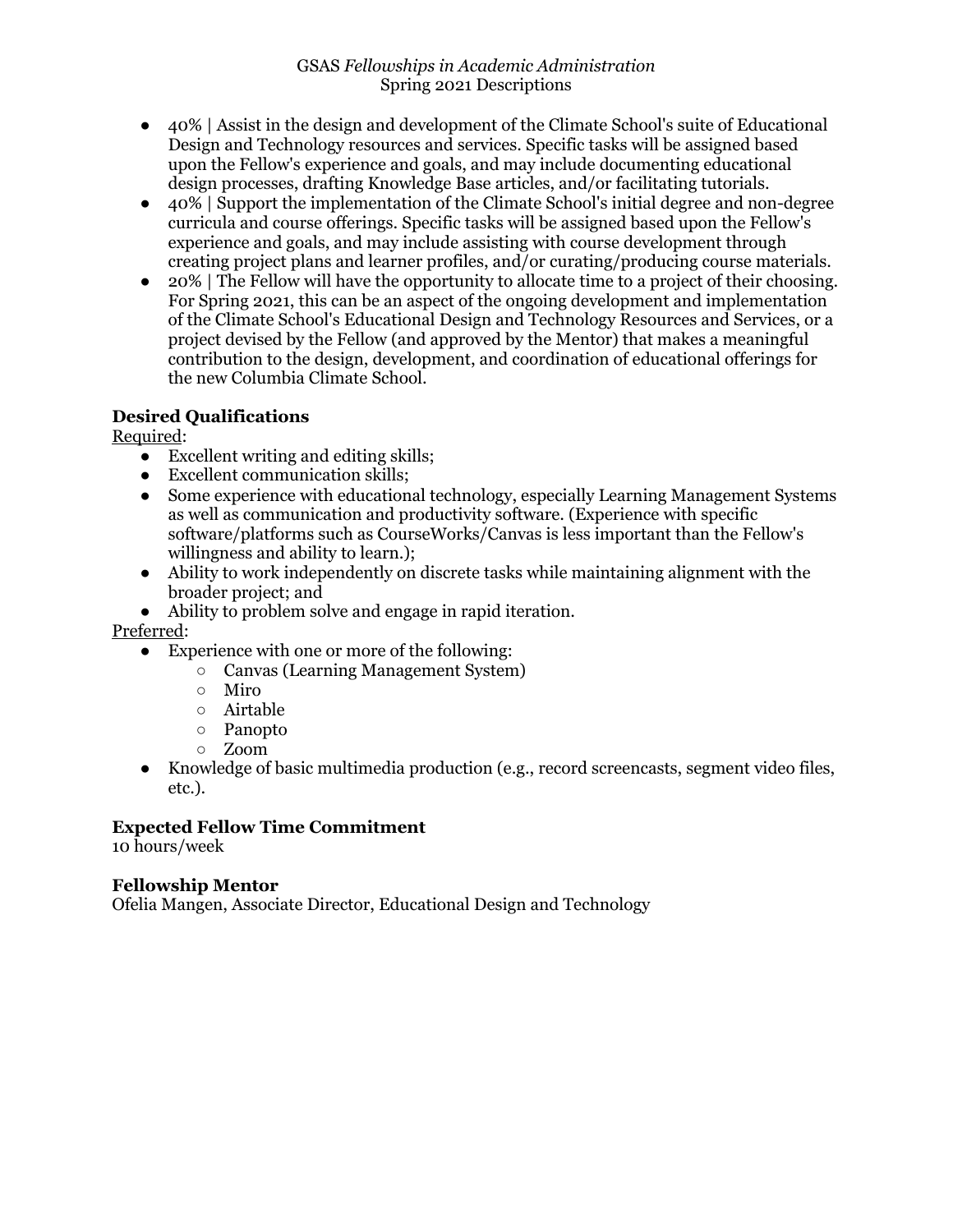#### **Graduate School of Arts and Sciences Alumni Relations and Development – Alumni Relations Fellow**

The GSAS alumni community is a worldwide network of more than 40,000 individuals, united across departments and degrees by their shared Columbia graduate experience. The GSAS Alumni Association is governed by an Alumni Board which works with the GSAS Office of Alumni Relations to create events to nurture the relationship between GSAS and its alumni and create opportunities for alumni and students to connect. The generosity of GSAS alumni has always been vital to the fulfillment of the school's responsibility to take Columbia graduate education and graduate student life to new heights; development staff in the Columbia Office of Alumni and Development undertake outreach to inspire alumni to make gifts to GSAS and steward donors. The key to all of this is engagement of current and future alumni.

The GSAS Alumni Relations Fellow will assist the Associate Director of Alumni Relations with management of the Alumni Board, research of notable alumni and prospective donors, updating of alumni records, and initiatives for the engagement of current students and recent alumni. The Fellow may be trained in the Columbia alumni and development CRM, for which the Fellow will be required to agree to keep all information confidential.

By supporting Alumni Relations and Development, the Fellow will:

- Help develop strategic thinking for the engagement of students and alumni.
- Gain experience in program assessment, communications, and design.
- Develop relationships with alumni relations, development, and communications staff at GSAS and Columbia.
- Achieve a greater understanding of nonprofit constituent engagement, prospect development, and fundraising.
- Gain hands-on experience developing a social media communication strategy to reach Columbia GSAS students and alumni.

## **Fellow Responsibilities**

Engagement

- Attend select meetings with other Columbia alumni relations and development staff sessions to better understand alumni engagement and fundraising.
- Attend and support Alumni Board and committee meetings through preparation of agendas and meeting minutes.
- Help strategize and then conceptualize and facilitate engagement with students and very recent alumni.
- Provide targeted outreach to alumni through defined rubrics.
- Work with alumni presenters in the GSAS Conversations series.
- Track alumni engagement activity.

Communication

- Provide creative suggestions for communications and outreach to students.
- Review existing GSAS social media presence.
- Develop new social media strategy based on proposed modifications to content, timing, and design.
- Collect and report on social media analytics to assess communications strategy (time permitting).

Research and evaluation

• Review and assess alumni feedback.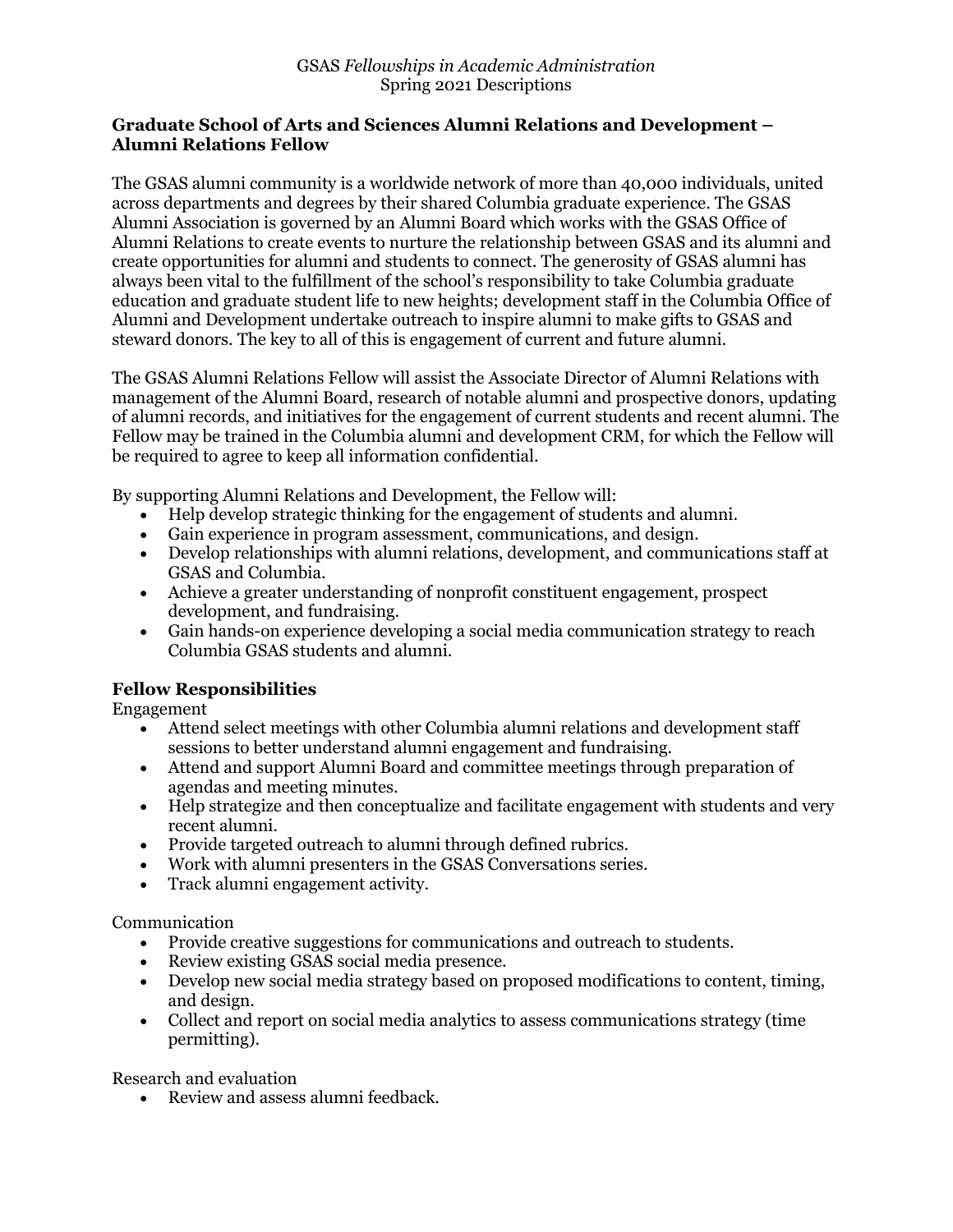- Collect data on GSAS alumni career outcomes.
- Research alumni on LinkedIn and other social media.

#### **Desired Qualifications**

- Interest in either constituent engagement or institutional fundraising or both;
- Familiarity with GSAS programs that support GSAS students;
- Excellent written and verbal communication skills;
- Exceptional interpersonal skills;
- Strong computer skills (including familiarity with Excel and Google Docs) and the ability to learn new software and digital tools;
- Facility with social media;
- Attention to detail;
- Ability to work well as part of a team;
- Ability to work independently and prioritize tasks;
- Efficiently able to organize work time and manage projects; and
- Ability to handle and maintain confidentiality of sensitive data and information.

## **Expected Fellow Time Commitment**

5-10 hours/week

#### **Fellowship Mentor**

Erin Hussein, Associate Director of Alumni Relations for GSAS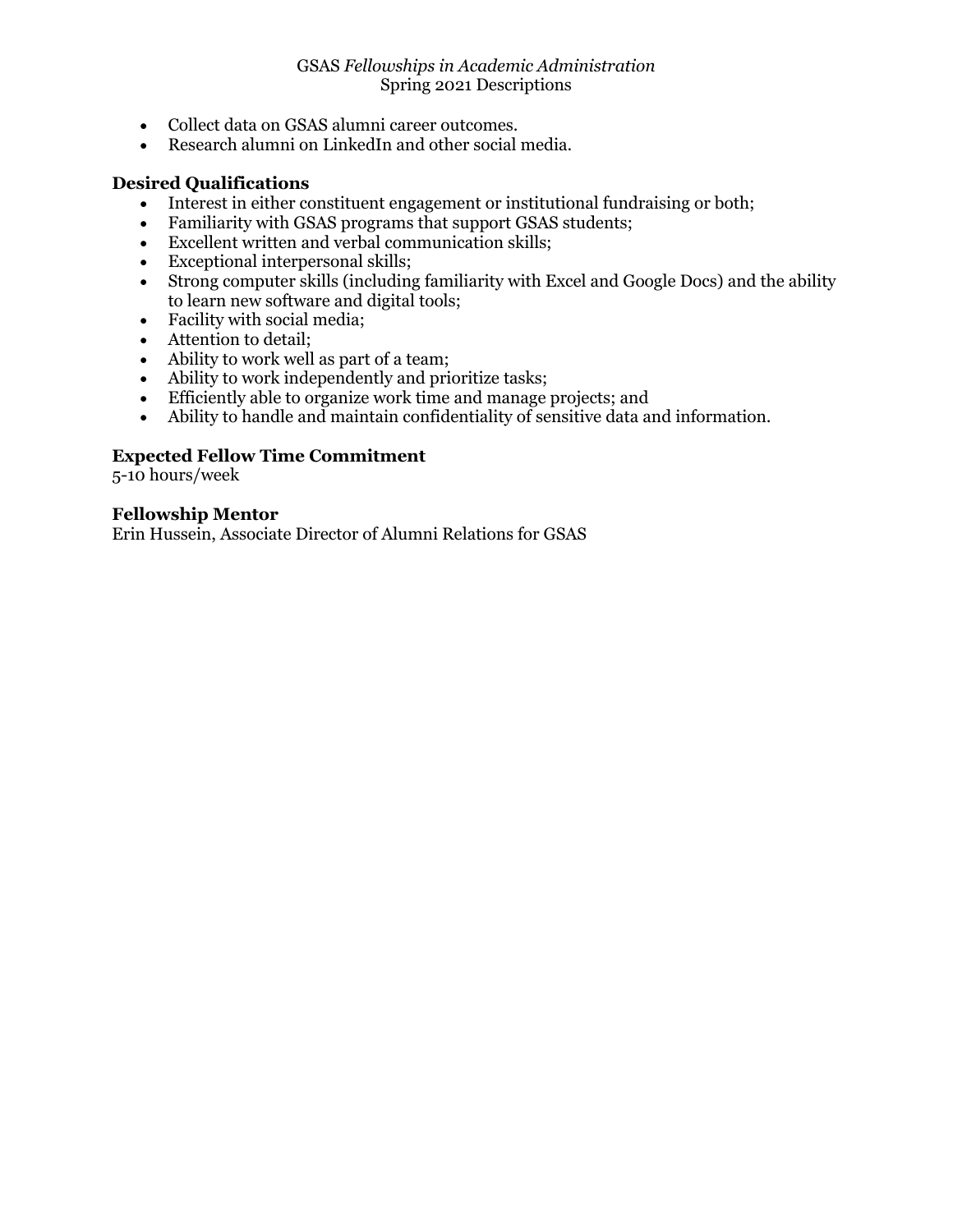#### **Office of Public Affairs/Government & Community Affairs – Columbia Tutor Corps Fellow**

The Office of Government & Community Affairs (GCA) is the University's primary liaison with federal, state, and local government, as well as with residents, community leaders, and civic organizations in surrounding neighborhoods.

Columbia Tutor Corps provides expert, free tutoring, and educational enrichment support to families in Harlem and beyond who are struggling to cope with the exigencies of the pandemic. Since the onset of COVID-19, we have signed up a total of 1,800 committed volunteer tutors and deployed them to serve over 600 families in subjects and skills ranging from astronomy to algebra to Mandarin and dance. Dr. Jonathan Susman, CUIMC, is the faculty lead and champion for the Tutor Corps. The Office of Public Affairs/Government & Community Affairs is charged with the development of administrative infrastructure and expanding community engagement.

The Tutor Corps' priority now goes beyond the children of CUIMC faculty and is reaching out to families of non-medical essential workers. Their goal is to enhance and innovate traditional structures of education and continue that mission past the current pandemic. The initiative is also looking at coordination with other universities across the country.

The Tutor Corps Fellow will have a significant role in stewardship of relationship between the families and the tutors. The Fellow will be key to initiating a process that insists on mutual respect and accountability between all parties. The Fellow will work directly with leadership on operational support, including volunteer engagement, intake of tutors and families, facilitate matches between families needing free tutoring support for their children and volunteer tutors (Columbia students and beyond) along with coordinating other administrative functions, including client email communication, program planning, tutor job-aid resource development, etc.

The Fellow will have an opportunity to contribute to growth and development of a nascent community initiative and facilitate services to thousands of children in need during this pandemic and well beyond. This is a unique opportunity to understand how an institution of higher learning can contribute to the educational enrichment of a neighboring community. The Fellow will engage with senior administrators from Public Affairs, Office of Government and Community Affairs, CUIMC, and Office of the Provost, and will be invited to weekly meetings and planning sessions and provided with opportunities for informational discussions to learn more about various administrative departments across the University.

## **Fellow Responsibilities**

Operations (50%)

- Answering emails from parents and tutors
- Processing feedback from parents and tutors regarding sessions
- Aligning tutors with families/parents in need of support
- Coordinating meetings with administrative volunteers

Program management and expansion (30%)

- Recruiting new tutors
- Creating and facilitating expansion plans

Program development (20%)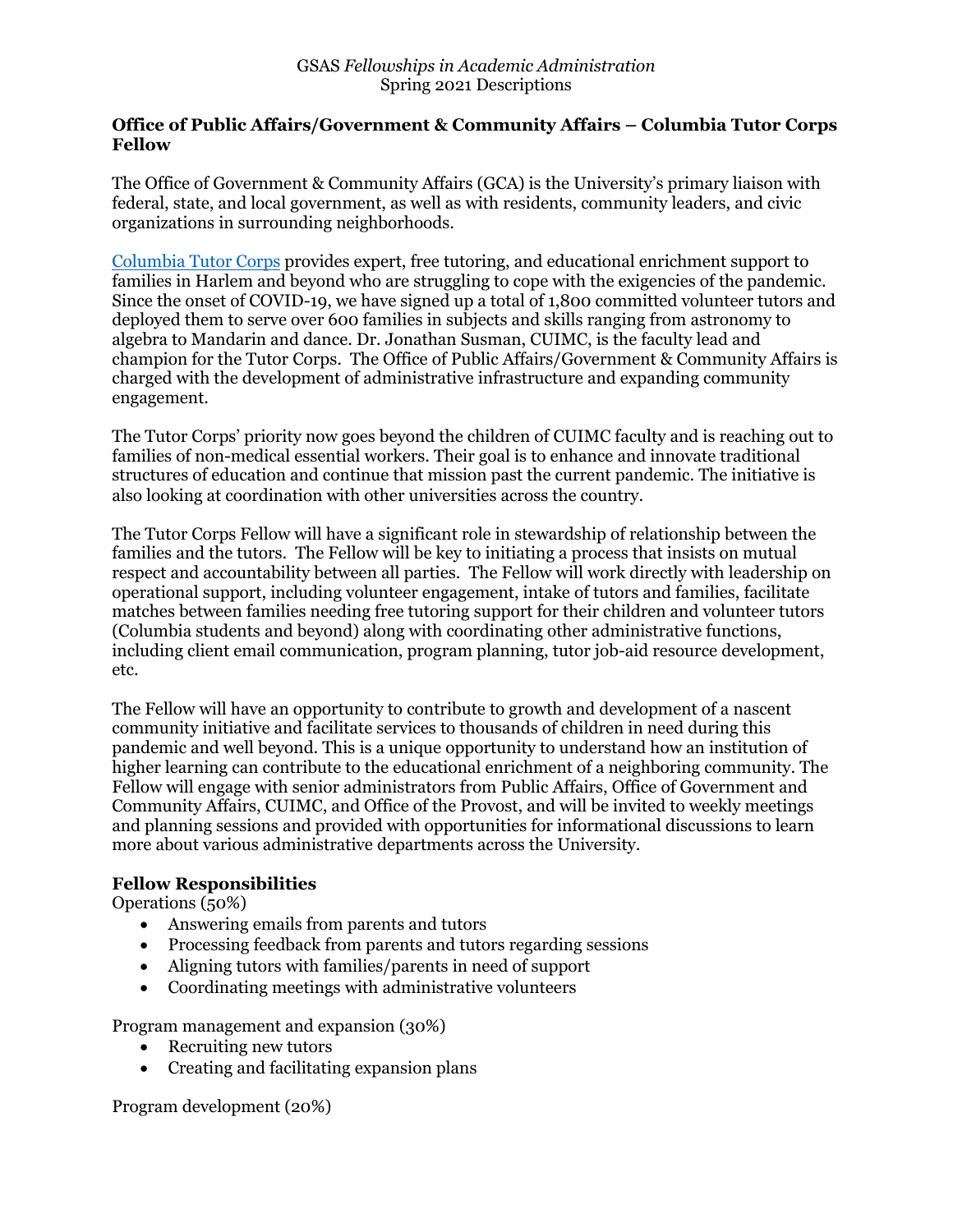- Developing teaching facilitation resources for tutors to use
- Developing special programming (classes in specific topics, etc.)

# **Desired Qualifications**

- Program/project management experience;
- Exemplary writing skills and email etiquette;
- Some familiarity with New York City school system and social services/resources; and
- Fluency in Spanish and/or Mandarin (a plus, but not required).

# **Expected Fellow Time Commitment**

10 hours/week

#### **Fellowship Mentor**

Shaba R. Keys, Associate Vice President, Strategic Initiatives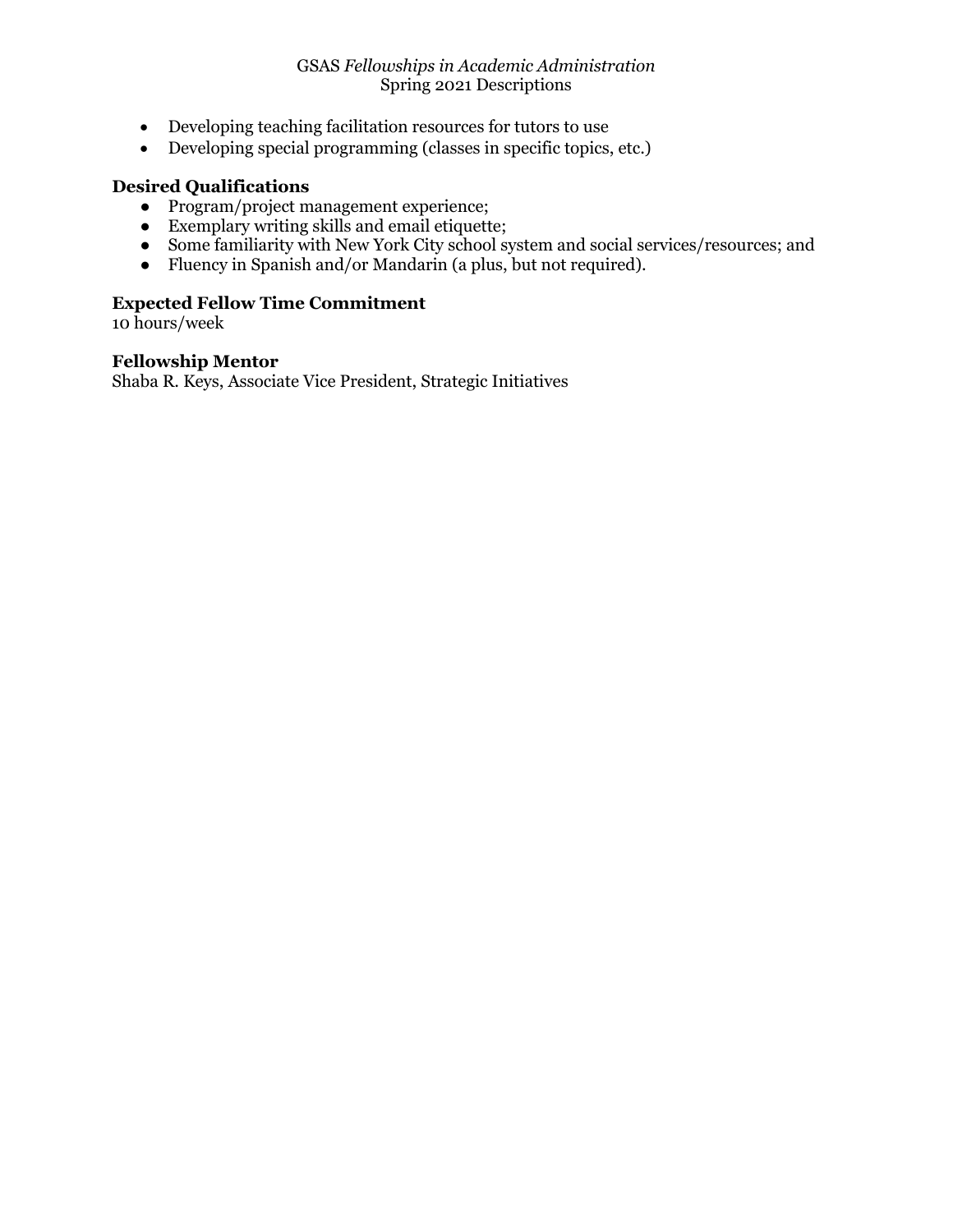## **The Office of the Vice Provost for Academic Programs – Accreditation Fellow**

The Office of the Vice Provost for Academic Programs (OVPAP) is responsible for overseeing the academic programs across three undergraduate schools and thirteen graduate and professional schools at Columbia University. In that capacity, OVPAP works closely with schools and program to create new educational programs and initiatives, collaborates with academic units to establish educational partnerships with U.S. and foreign universities and organizations, and manages the University's accreditation process with both state and federal entities. The office also manages a variety of internal funding competitions for faculty and graduate students, including the President's Global Innovation Fund (PGIF) and the Presidential Teaching Awards for Outstanding Teaching.

The Office seeks an Accreditation Fellow to play an important role in preparation for the University's decennial accreditation. Accreditation is a voluntary process that is intended to strengthen, sustain, and foster confidence in the quality and integrity of an institution, and in the institution of higher education. It involves a deep look at institutional mission, and its links to judgement around quality, fiscal integrity, the maintenance of adequate institutional resources, and academic freedom of the faculty. It is also used as a measure of quality to enable access to federal financial aid.

The Accreditation Fellow will have an opportunity to engage in the accreditation process at the ground level, at its earliest stages. Preparation for accreditation will include the undertaking of a detailed self-study of all schools and programs within the University, and culminate with a site visit during the 2024-2025 academic year. In order to begin planning for the next University accreditation review, the Accreditation Fellow will help with reviewing and summarizing the current MSCHE accreditation standards and self-study guidelines. The Fellow will also review materials collected for the prior accreditation, identifying areas that will require significant updating, planning and preparation, and proposing areas of focus. Please see our website for further information: https://provost.columbia.edu/content/university-reaccreditation.

The Fellow will gain an understanding of and experience with the role of national accreditation standards in higher education, and make a significant contribution to the strategic planning for, and development of, accreditation activities. This Fellowship will also provide a close-up view into the work of planning and executing University-wide projects and initiatives, and an opportunity to play a role in an important institutional effort. This project will provide a rare view of the scope and breadth of Columbia's activities.

As a member of the Office of the Vice Provost for Academic Programs team, the Fellow will meet regularly with the Vice Provost and her senior staff, including opportunities to present their work to the OVPAP team. Based on their interests, the Fellow will also have opportunities to gain exposure to other units with the Office of the Provost (faculty diversity and development, appointments and tenure, teaching and learning and online education, etc).

#### **Fellow Responsibilities**

- Review current MSCHE Standards; summarize and advise on any updates to standards since last reaccreditation.
- Review Columbia University's 2016 self-study report and identify areas that will need updating and or significant planning and preparation.
- Review the structure and content of the Provost Office Document Database (PODD): advise on necessary updates.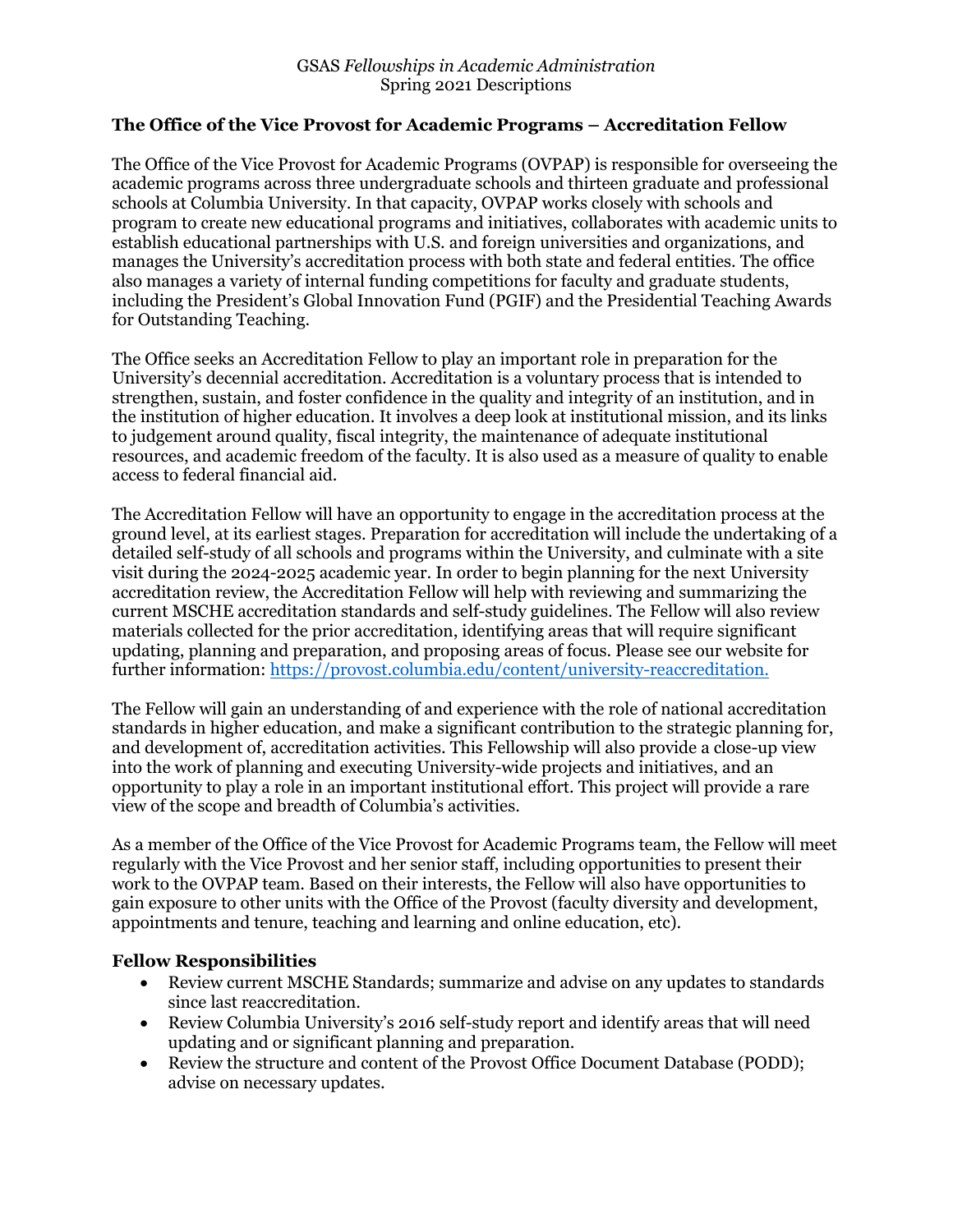- Research recent peer institution self-study examples and share exemplary ideas and samples.
- Prepare a presentation to the OVPAP team that includes an overview of recommendations and findings.

# **Desired Qualifications**

- Excellent oral and written communication skills;
- Technological skills relevant to academic administration including experience with Microsoft Office; and
- Project planning skills.

# **Expected Fellow Time Commitment**

5-10 hours/week

# **Fellowship Mentor**

Julie Kornfeld, Vice Provost for Academic Programs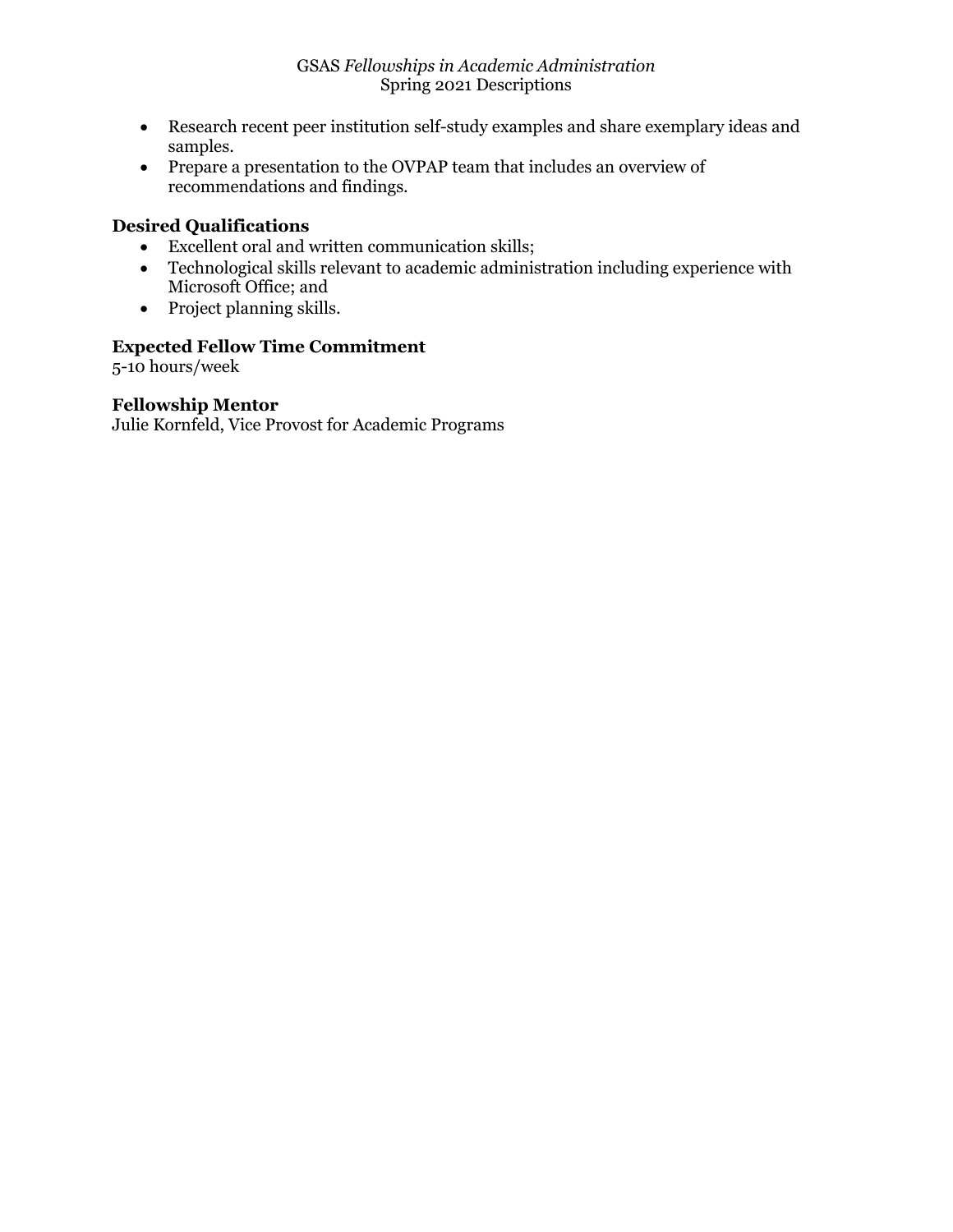## **Undergraduate Research and Fellowships – Expanding and Developing Resources for Undergraduate Research**

Undergraduate Research and Fellowships (URF) is a recently formed division within the College's Office of Academic Affairs. URF seeks to support Columbia undergraduates and alumni in exploring and applying for internal, national and international fellowships. We also work with students who seek to engage in research opportunities. Our office oversees a number of funded opportunities and Scholars programs that support students who are interested in engaging in undergraduate research full-time over the summer.

Broadly conceived, the project to which the Fellow will be assigned is a project meant to expand the resources available to undergraduate students from all three undergraduate divisions— Columbia College, SEAS, and General Studies—who are interested in engaging in research. This project has multiple objectives: we hope it will allow the Fellow to work in an advisory capacity with students who are interested in research, and who are themselves considering graduate school. In addition, we hope this project will allow the Fellow to contribute to the development of a summer research program, from application advising to selection to programming, thus allowing them to get firsthand experience in the operations and oversight involved in a program that supports undergraduate research. Finally, the project will allow the Fellow to develop 1-2 workshops to present to undergraduates that pick up important and underexplored topics regarding undergraduate research.

This project will allow the Fellow to gain exposure to the expanding area of undergraduate research, and the fellowships that are available to support such endeavors. The Fellow will gain skills and experience advising students and understanding the challenges around supporting young researchers. On the administrative side, the Fellow will be able to participate in an application and selection process, from managing applications (which will include an introduction to the TerraDotta/StudioAbroad platform) to selecting fellows and building out the program. Finally, the Fellow will gain presentation and pedagogical skills through the development of workshop materials. The goal is to allow the Fellow to gain knowledge about the ways in which university structures can support an exciting and important area of students' intellectual development.

## **Fellow Responsibilities**

- Advising students as they develop research project proposals and other application materials. (Advising might include providing feedback on a research proposal or other written materials; helping students identify a faculty mentors or affiliates; etc.)
- Working with the mentor on selection processes and program development for a summer program that funds a cohort of students who will engage in research for 6 weeks. (This work will include application management, participation in the selection process, working with selected students on their research proposals, and considering workshops that will help these undergraduates be successful as they pursue their independent research projects.)
- Developing and presenting 1-2 workshops to undergraduate students during the semester. Workshops are typically one hour in length, and are open to the entire undergraduate community. The Fellow would have the opportunity to develop and present a workshop on ethics and integrity in research—a workshop that all students who receive funding for summer research through our office would attend. In addition, there is great interest among undergraduates to have formal programming around the graduate school application process. We believe the Fellow would be well-positioned to develop (time permitting!) a workshop that explores the written materials included in a